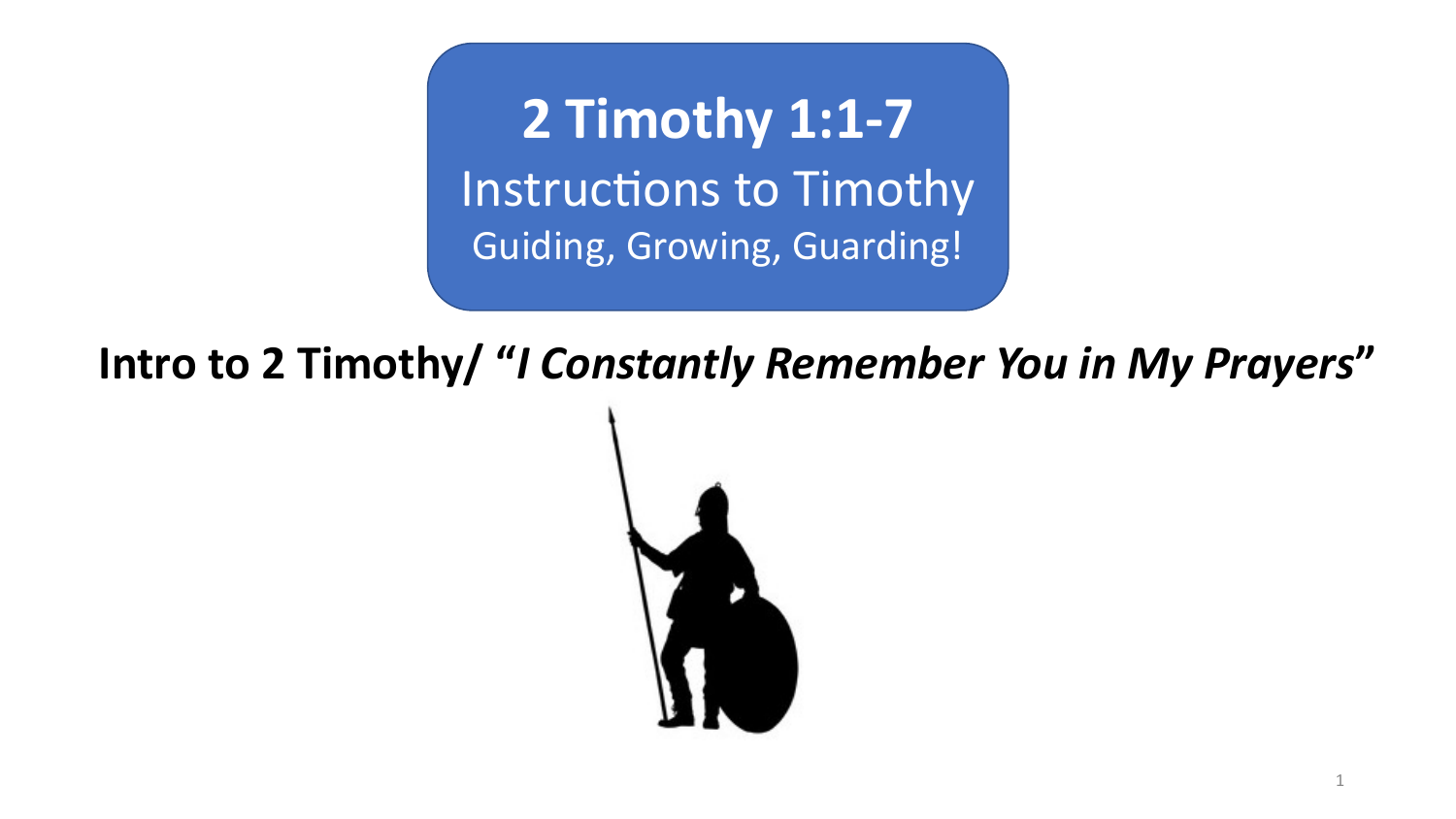Paul is in prison again during the writing of this his last letter. Indications are that Paul was imprisoned while he

penned 1 Timothy, but did not seem overly concerned. His prison was a more gentle house arrest. He could not leave the house. Then it is believed that he was acquitted, got out of prison, and was able to minister for another couple of years. In the book of Acts, the account of what was likely Paul's purposeful incarceration, is told in detail. Paul was convinced that the Holy Spirit was telling him to go to Jerusalem to preach to the Jews there one last time. He had a strong premonition from the Holy Spirit that this would be his curtain call. He somehow knew he would not survive this venture, but he was resolute that he should and would go. There were tearful goodbyes at all the cities that his last missionary journey intersected with, and then he was in Jerusalem. He barely got started there before he was arrested. His captors were about to treat him brutally when he announced to them his special rights as a bonafide Roman citizen. They immediately backed off in alarm! He had the right to be treated respectfully, and his case to be heard in Rome. The Roman governor, Felix, kept him under arrest without charges being filed for two years! Finally he



was transferred to the court of King Agrippa. The King heard his case but couldn't make a decision because of the political pressure being forced on him by the Jewish leadership, who wanted Paul killed (like Jesus was) and especially because Paul had claimed his right to be tried in Rome. But before the King sent him on to Rome to be tried there, Paul had testified of Jesus to both Festus and Agrippa and his wife! The book of Acts records that while in Rome he was only under house arrest and he was able to freely testify of Jesus to hundreds of important people – Jewish leaders in Rome, government officials who came to see him. It was Gods primary intent that Paul testify to the highest position in the world – that of Caesar **[Acts 27:24]**! To ALL appearances, even though there was no hope of converting that sadistic, hedonistic Nero to repentance and saving faith in Jesus Christ, it was God's intention that one of His best spokesman speak on behalf of Jesus before Caesar, so that when Caesar came before the Throne of God he would have absolutely NO excuse! There are a lot of people out there through the ages, and especially today, in a terribly affluent society, the vast majority of people have heard the gospel from skilled communicators, and have turned away, not wanting Jesus! They too will come before God as Judge, and they will be dry-mouthed in terror and speechless, knowing that they passed up their chances! 2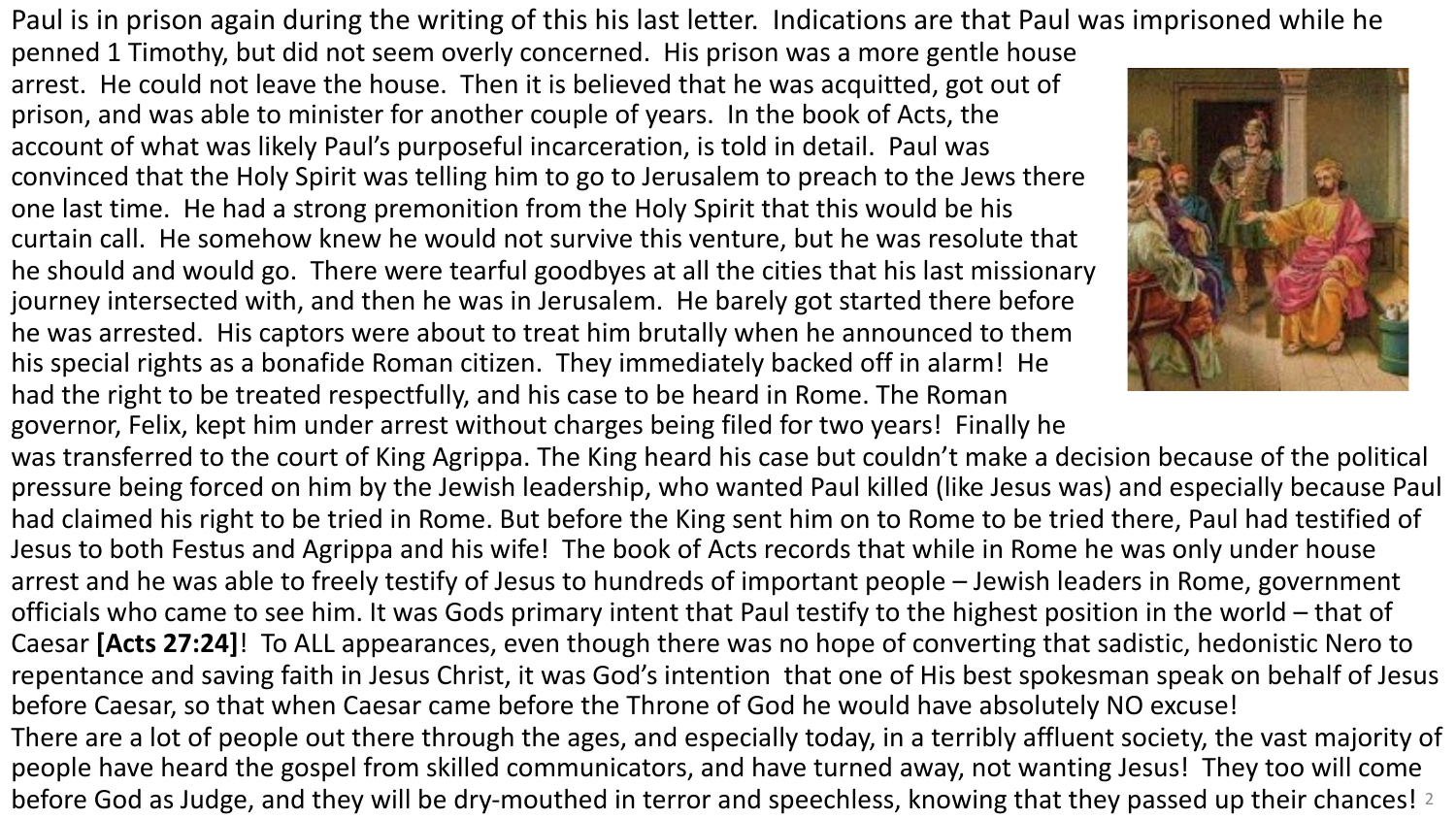It is believed that Paul was released for a year or two because his accusers failed to show up in time for the trial.

Case dismissed! Paul moved about and ministered freely for another year or two more, before being re-arrested in Nero's great crackdown on Christianity. So now, at the writing of this  $2<sup>nd</sup>$  letter, Paul was in Rome awaiting what he knew would be his last trial. His language in this letter betrays his pessimism. He would not have one of his crazy deliverances this time! The insane emperor Nero was in charge now, and, because of his own insanity and beastly characteristics, was trying to transfer all the negative attention from himself to the Christians! After the great fire that burned down most of Rome in July of 64 AD, Nero had blamed the Christians to deflect attention from his own culpability, and so had declared the Christians to be "public enemy no. 1"! His brutality seemed to know no bounds! This was when Christians were being dipped in tar, tied to, or impaled on poles, and lit on fire for



nighttime stadium lighting, so the crowd could see *more* Christians in the arena being savaged by dogs, ripped apart by horses, and killed by any number of diabolical means – all for the entertainment of a fiend and his sadistic Roman populace! Regard for human life or for justice seemed to be unknown. So this was the atmosphere in Rome when Paul was thought to have been incarcerated for a second time – and this time it was in the infamous Roman dungeons - according to church tradition. It was there, under this kind of threat that Paul penned his second letter to Timothy. God used even Paul imprisonments for His most important endeavor – the writing of New Testament scripture! In this, his last etter, Paul is lonely, feeling abandoned by other Christians who did not even come and speak for him at his hearing. Of course, to speak for him would have meant arrest, imprisonment, and certain death to any one who would have spoken up, because Christian leaders were being hunted and killed in the arena in horrible ways! Maybe *that* is why no one showed up at his hearing! When Paul asks Timothy to come and visit him later in this letter, he must have known that Timothy would be caught and killed if he came! He had to have been very desperate! But I don't get that request. Maybe Paul thought God would protect Timothy as he has protected him for so long. There is no indication that Timothy came or didn't come. Paul would have been executed not too long after the writing of this, so even if Timothy *had* come, he would probably have arrived too late to say goodbye. ~Degenerate and hedonistic societies throughout history have always shown a disregard for human life. Usually they favor one form of it over another. But it still equates to a callous, selfish disregard of life! <sup>3</sup>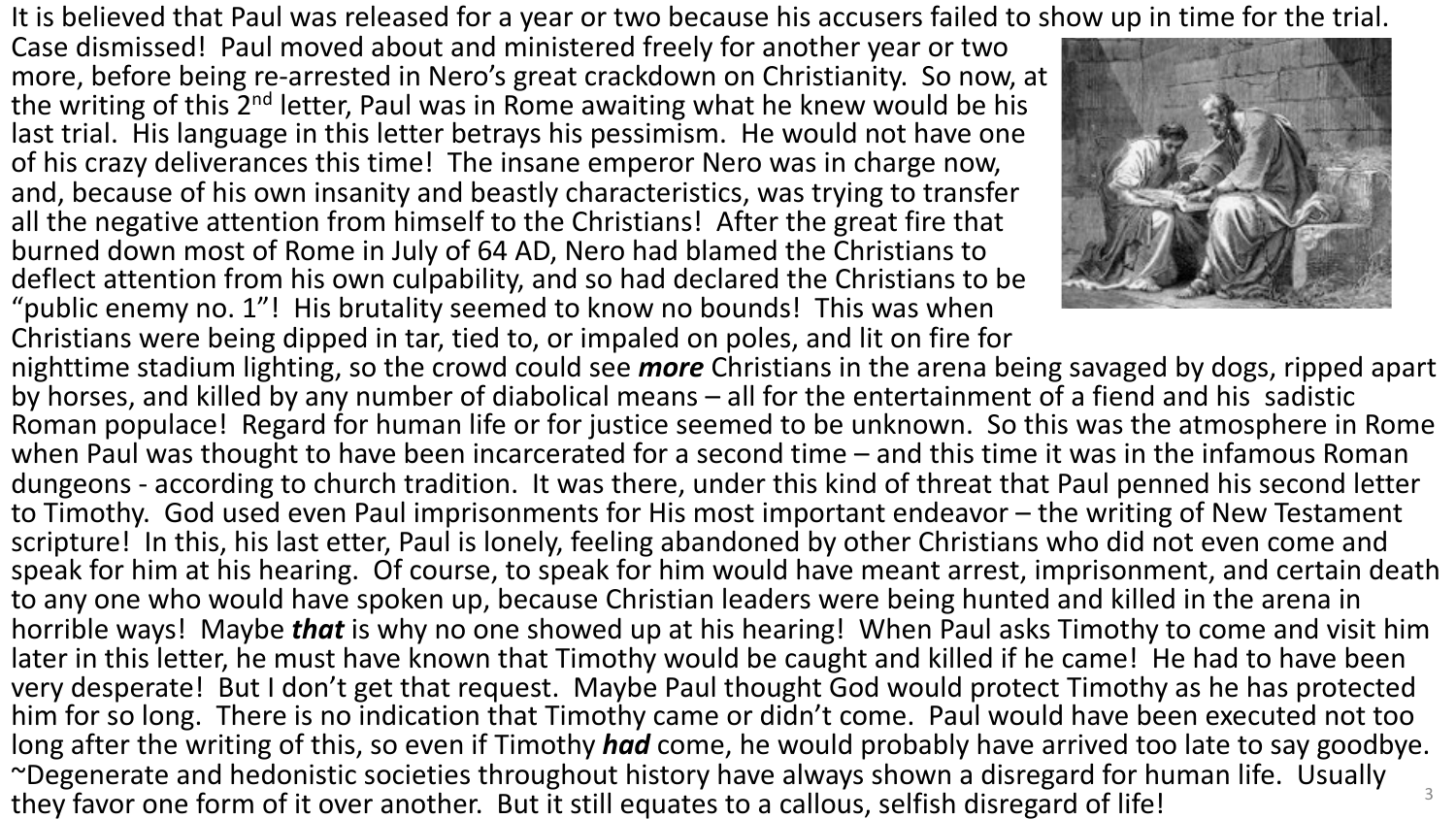\*We see it happening right here in America before our very eyes. Liberal black lives matter, but it is open season on conservative

black lives. Women's rights and gender equality matters, unless you are a woman with conservative views. Then you are the enemy – a sell-out, evil! If they had unlimited power, they would kill all opposition on the basis of ridding the world of evil! Ironic, right! Women's rights matter, but the baby within her has no right to be born, to breath air, and to live it's life if she decides that her baby's life is inconvenient at the time. Police lives do not matter at all. In progressive circles, Marxists and anarchists one and all (although many deny it), police deaths are secretly and not-so-secretly celebrated! The people pushing this are Marxist university professors and their university-<br>indoctrinated TV "journalists" whose job description has changed from being reporters of the news to being responsible for *opinion-shaping.* In opinion-shaping they have become the *driving force behind all the crazy radical movements* sweeping our country today! It is crazed, glassy-eyed, human derangement syndrome at work – a societal rot that threatens the best way of life that has *ever* been experienced on the face of this planet – by far!

I know - I've digressed. I digress because as I compare societies – the corrupt, morally bankrupt, cruel Roman regime - I am concerned by its similarities with what is happening today in our society! The dehumanizing of certain segments of our society, unborn babies, white males, Trump supporters, conservatives. These radicals are ruining everything we have worked so hard for for almost 250 years! The stupidity of it all is breathtaking! But, really, what's new?! If *we* are disappointed, think of our Creator's disappointment!

Lets get to the letter itself. \*When I was a kid in grade school, we spent a lot of time on learning the correct form for writing a letter. Few people write letters any more. We communicate with each other through texts and emails now. Why wait days, even weeks, for the mail to arrive when these new forms of communication over long distances is instant! Anyway, back in the day, when long distance telephone calls were too expensive except for emergencies, we wrote letters. So we had to learn formal letter writing. There was a set greeting. If it was someone we knew, it was "*Dear So and so"*. If it was an official or formal letter to someone in charge, it was "Dear Sirs" or "To Whom it May Concern" – all capitalized words. In the ancient classical world, letters also had a proscribed form and greetings were fairly similar from letter to letter. Let's get to the greeting on this letter. Paul starts the letter classically, adhering to the customs of the time, and identifying himself and his recipient. "*Paul, an apostle of Jesus Christ by the will of God*". How did he *know* that he was an apostle? How did he know it was the will of God that he be an apostle? **[Acts 28:3-9]** He knew because he knew, and the other apostles knew, and they knew because he was able to do powerfully apostolic things! No one could do things like that without the power of God -and that power required God's approval. 4

May 8, 2012

Dear Grandma

How are you? I was really happy to see you Grandpa at my graduation ceremony, and I h you re recovering from your cold.

Do you think it would be akay if I stopped by visit you on Saturday? I'd really like to show my new puppy. I think you il adare her. Her is Sassy, and I get her last week. And she's favorite breed : a golden lab, just like Satchmo

I'm excited to come see you soon. Let me know Saturday will work for you.

Lave, Olivia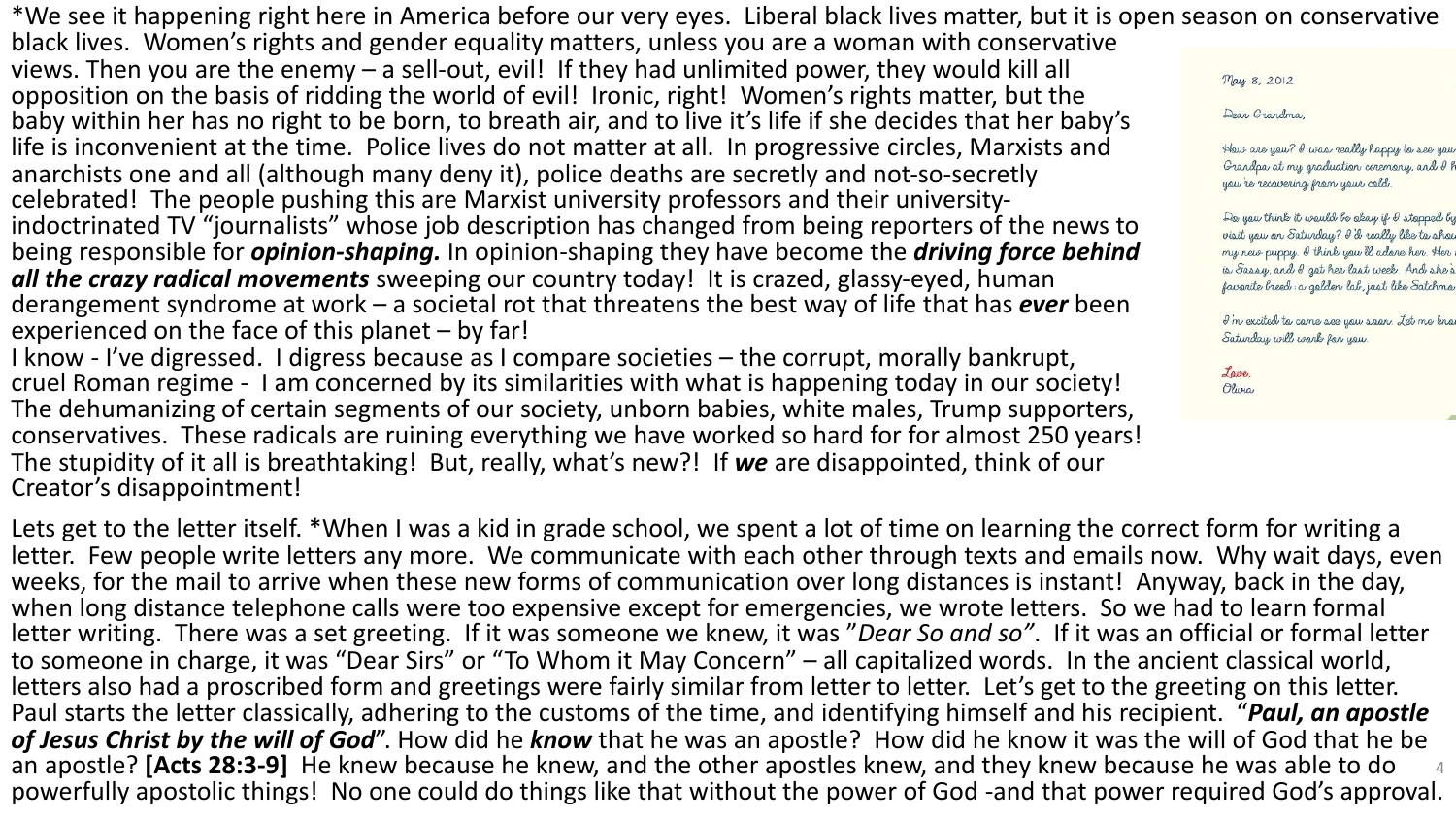He was a man known by those who possessed the Holy Spirit as a man who possessed the Holy Spirit!

"... according to the promise of life that is in Christ Jesus". - Paul is referring to the fact that Christ had changed his life completely, and given Him a "**life that was really life**" **[1 Tim. 6:19]**! We covered that last week! "*The life that is really life*" is a life that is *re*-aligned so that it is *a*ligned with the purposes of God! It is the life where a person has switched allegiances from the self with its inherently broken compass, to God who will never steer us wrong! From Him we learn to live a life of self-less love, fashioned after the life of Jesus! He.



steers us into a place where we care about people, starting with their place in eternity. Our lives consist primarily of finding ways to bring people into the Kingdom of God! That is the obsession of Paul! His whole life was about bringing people to a saving faith in Jesus! Why should we be any different from Him?! He told the Corinthian church "*Imitate me as I imitate Christ*" **[1 Cor. 11:1]**. Paul certainly was a man possessed of the Holy Spirit in a way that only a few people in salvation history have ever been possessed by God!. But He is simply a pattern for us. If we are going to follow Jesus, it is going to look somewhat like the pattern of Paul! BUT, you say, that is too much/overwhelming! No, it is not! That might be true of attempting to be like Jesus! That's actually impossible! But being like Paul who was being like Jesus? That might seem more do-able. We are committed to "*becoming more like Jesus*". I have said it often from this pulpit. If copying Paul makes becoming more like Jesus more real to you, then by all means, we need to copy Paul. Timothy needed to copy Paul. Imitating Paul would be imitating Christ!